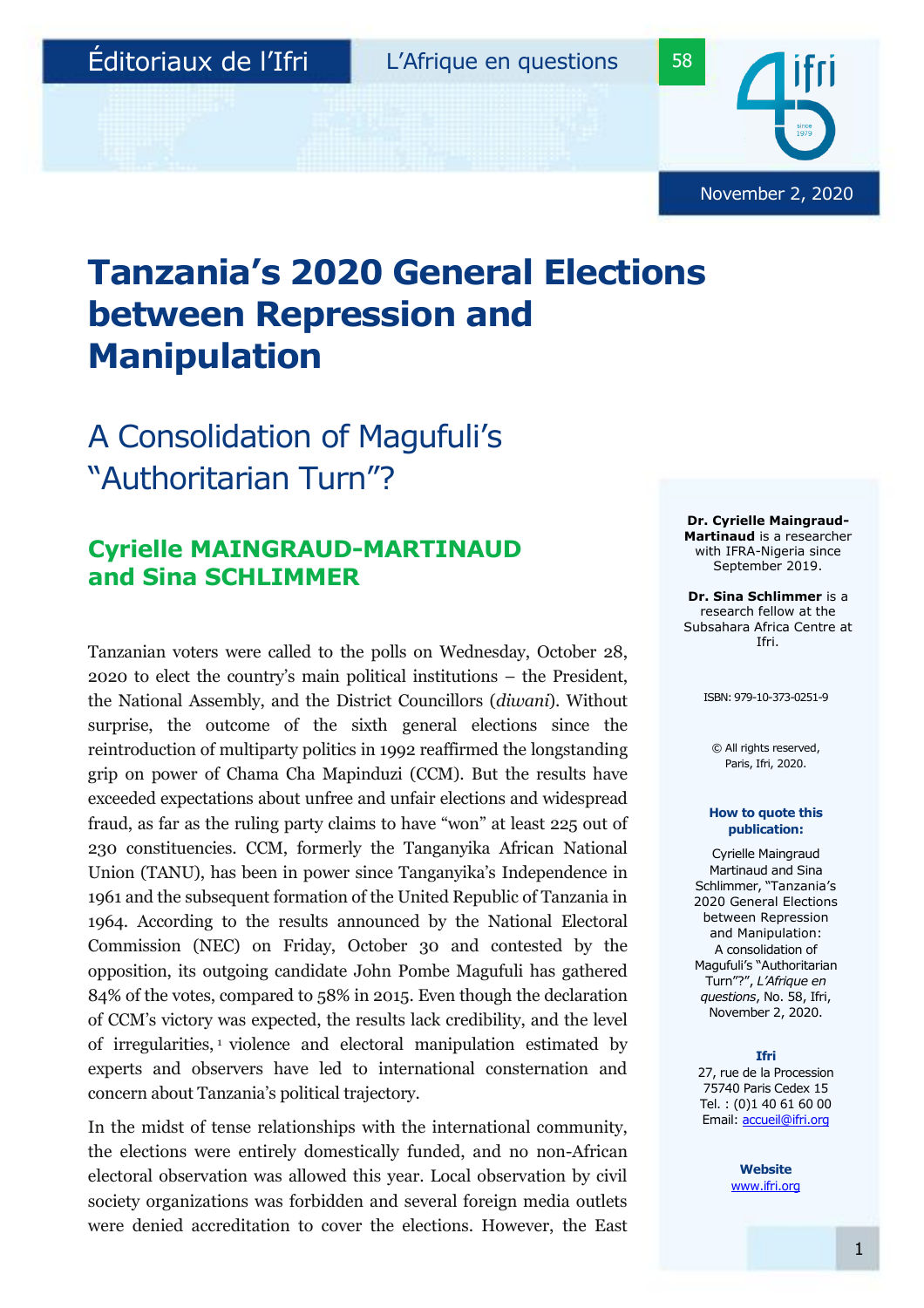African Community mission, under the leadership of former Burundi President Sylvestre Ntibantunganya declared the elections were free and fair, while the African Union mission, under the leadership of former Nigerian President Goodluck Jonathan has not made any declaration yet.

## **The international hype around the Tanzanian "dictator"**

In the past five years, civil society, media, and scholars dealing with Tanzanian politics have fed into a polarized debate about the country's authoritarian "turn" led by its president. In power since 2015, Magufuli has built his reputation on his merciless governance style, including the limitation of democratic and human rights, policy-making based on economic nationalism and the spontaneous dismissal of high-level officials in the name of the fight against corruption and party loyalty. Although CCM's success during elections has declined over the past 15 years (CCM won 62% of the votes in 2010 and 82% in 2005) with a historically low election result of 58% in 2015, Magufuli convinced voters with a political project based on the values of incorruptibility, integrity and rigor , <sup>2</sup> aiming at serving the Tanzanian nation while putting the state administration back to work (with the slogan *Hapa kazi tu!*, "Here, we work!"). Whereas these initial political intentions were generally welcomed, the relationships with non-African bi- and multilateral partners quickly deteriorated.

Highly controversial measures, such as the restrictions of the freedom of expression and of assembly, political intimidation of opposition members, but also the denial of access to school for pregnant girls led traditional donors such as the Danish cooperation and the World Bank to temporarily withdraw from aid engagement. The business and investment climate in the country cooled off as an effect of protectionist economic measures, such as nationalizing key assets and access to resources, but also limiting work permits for foreigners and tightening local content policies. <sup>3</sup> Magufuli's isolationist approach was again criticized during the COVID-19 pandemic. While his counterparts from the East African Community member countries were joining forces, the Tanzanian president undertook solo efforts: after denying the existence of the disease in Tanzania and declaring faith and religion as the main remedy against

ifri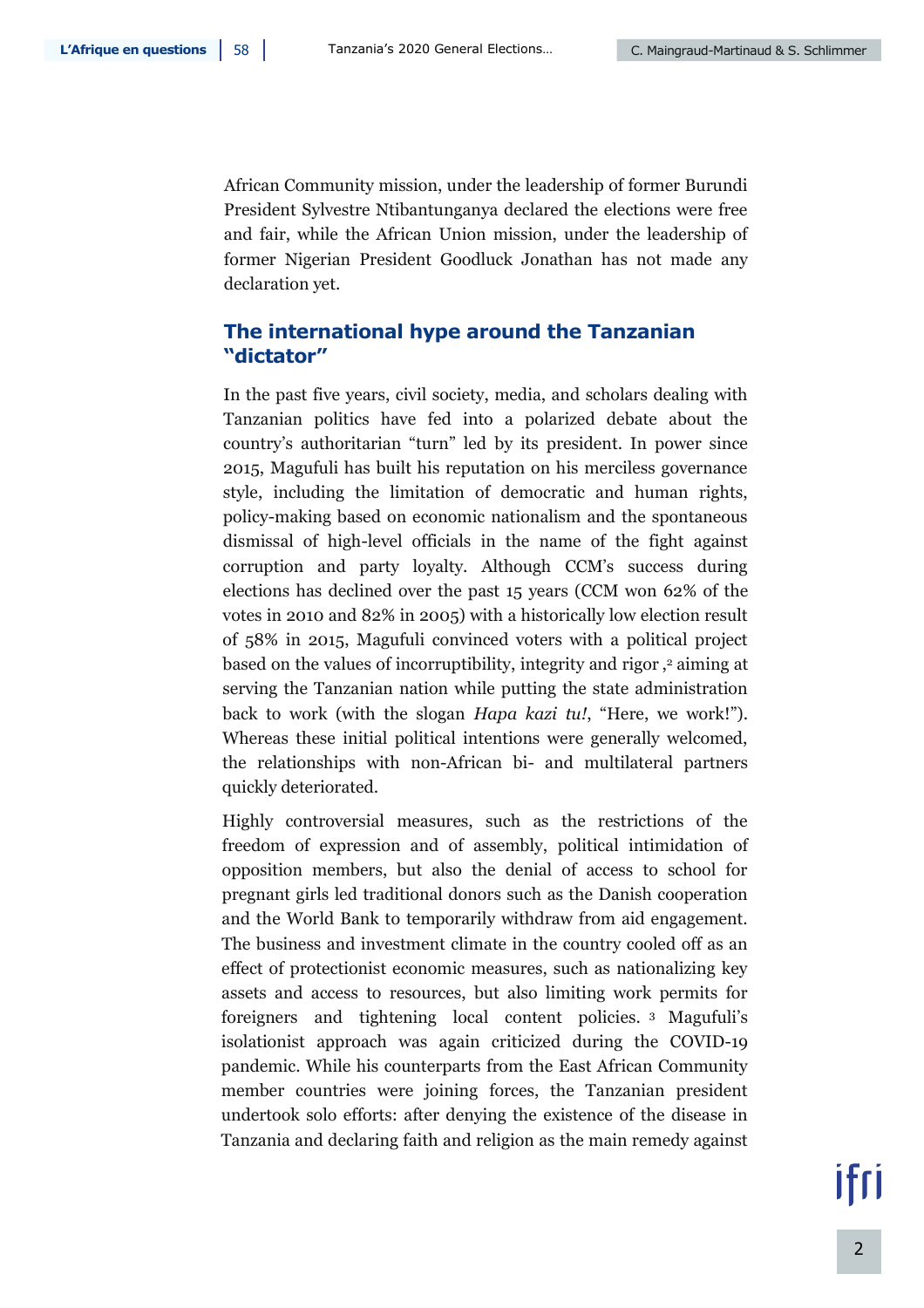the coronavirus, Magufuli was accused by international community members of exposing his population arbitrarily to a serious health risk and further decreased his credibility as a responsible leader. 4

Yet, despite the critical voices around Magufuli's government, the president still received support and admiration for the stringency of his governance focusing almost exclusively on national issues. His investment in mega economic and infrastructure projects such as reviving the national airline Air Tanzania, building railway and power infrastructures and rehabilitating Dodoma as the Tanzanian capital but also by stressing the Tanzanian ownership over national resources (land, petrol, agricultural products, etc.)<sup>5</sup> are emphasized to defend his political legitimacy.

## **The hegemony of Tanzania's ruling party since Independence**

Magufuli's governance style has often been analyzed as a "rupture" with and a "danger" to Tanzanian democracy. Despite the new level of democratic deficit reflected in the recent general elections, Magufuli's first mandate can be considered as a new phase of a sixdecade long authoritarian regime. In the first decade after Independence several decisions ended a short-lived but intense period of political pluralism<sup>6</sup>: the introduction of the single-party system in 1962, the repressive crackdown on dissent following the 1964 mutiny and the Arusha declaration of 1967 that inaugurated the socialist period. For the three following decades, the intense fusion of the State and the ruling-party and the continuous mobilization of the population in development projects deeply transformed Tanzanian political culture. <sup>7</sup> The subsequent liberalization period starting in the 1980s and the political transition of the 1990s were to a large extent controlled by CCM. <sup>8</sup> Party elite members reshaped the constitutional and legal architecture as well as the State apparatus and exploited neopatrimonial networks to their own benefit.

The perpetuating '*de facto* one party-State' <sup>9</sup> was consolidated through an electoral process designed to protect the hegemony of the ruling party. The president of the NEC is appointed by the President of the United Republic (who is at the same time the chairman of the ruling party). Returning officers at the district level, in charge of counting and announcing results are District Executive Directors (DED),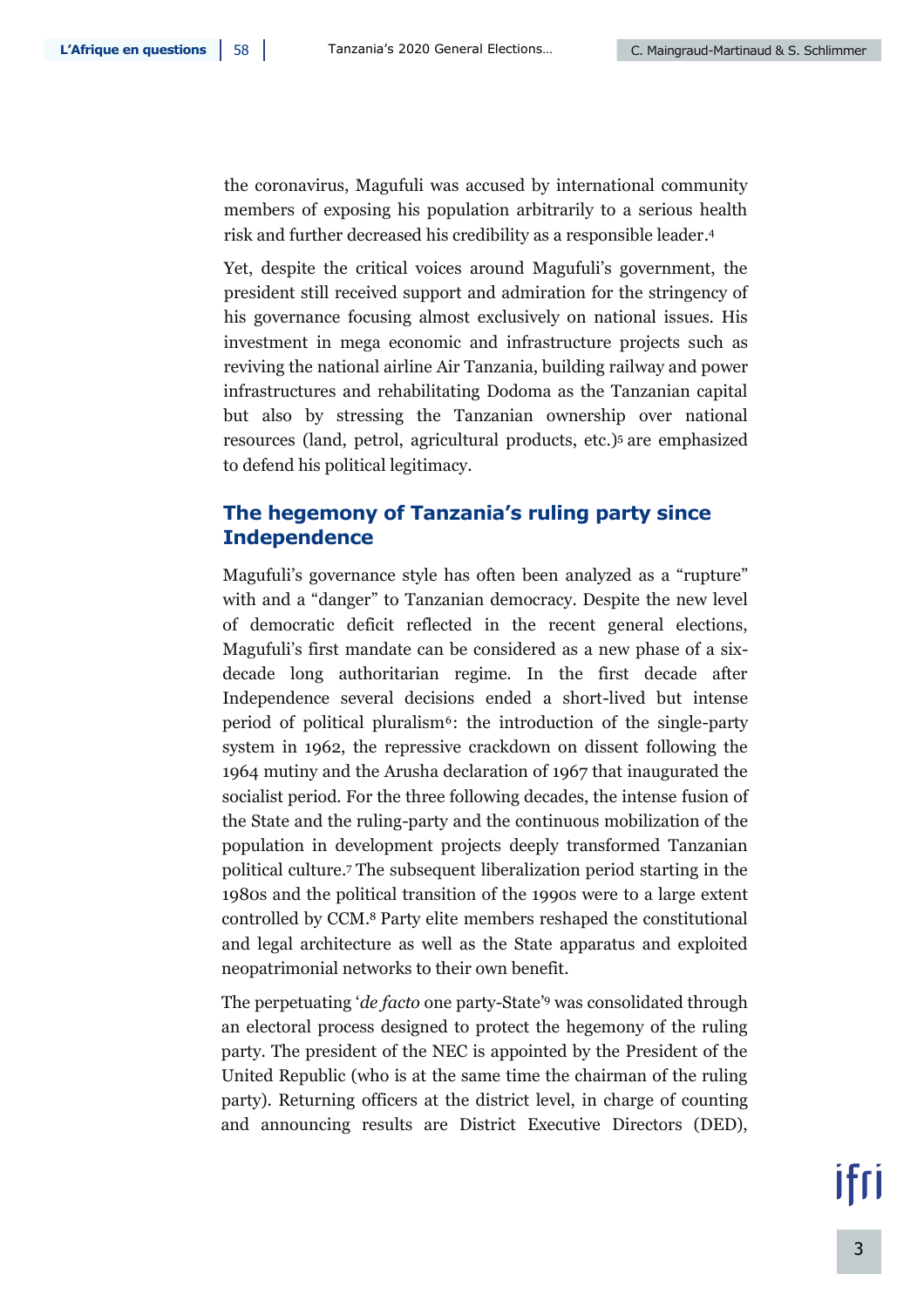themselves directly appointed by the President. Once presidential results are announced by the NEC, they cannot by law be challenged in court. Moreover, candidates of the ruling-party have enjoyed close relationships with security forces and civil servants that are crucial, especially at the local level, to gather information and intimidate opposition members. Finally, the first-past-the-post electoral system favors CCM, particularly at the presidential level; legal provisions make it difficult for the opposition to form and sustain a coalition; changes in electoral boundaries annihilate progress made by the opposition in their local implantation and limit their ability to challenge CCM's majority at the National Assembly. Moreover, the opposition in Tanzania has always been subject to repression. In Zanzibar particularly, opposition members have experienced violent outbursts of State coercion since 1995, and particularly after the 2000 elections that led to 60 deaths, 300 injured and more than 2,000 departures in exile to Kenya. The rigging of the 2015 elections in the archipelago led to the dereliction of the 2010's Government of National Unity agreement, that had eased the polarization of Zanzibari society along political lines). 10

In other words, and despite the reintroduction of multiparty politics, the authoritarian structure of the State and its pervasive fusion with the ruling-party have continuously offered the tools necessary to CCM to maintain its hegemonic position. Consequently, Magufuli has not altered the nature of the regime during his presidency but has only been more straightforward and brutal in his use of the State apparatus to consolidate his position and repress dissent. On the mainland, the efforts of the opposition parties were met with more violent intimidation and repression than ever. Since 2016, the government has been banning political meetings, arresting and jailing opposition leaders under accusations of sedition, insulting the head of state or inciting mutiny. The pressure was also felt within the ruling-party as Magufuli, who was largely an outsider before 2015, strengthened his grip and marginalized internal dissenting factions.

## **Political competition leading to the 2020 general elections**

Although CCM's victory was expected by most, the electoral campaign revealed important political dynamics at stake. Despite the numerous attempts by the government and State bodies to repress and impede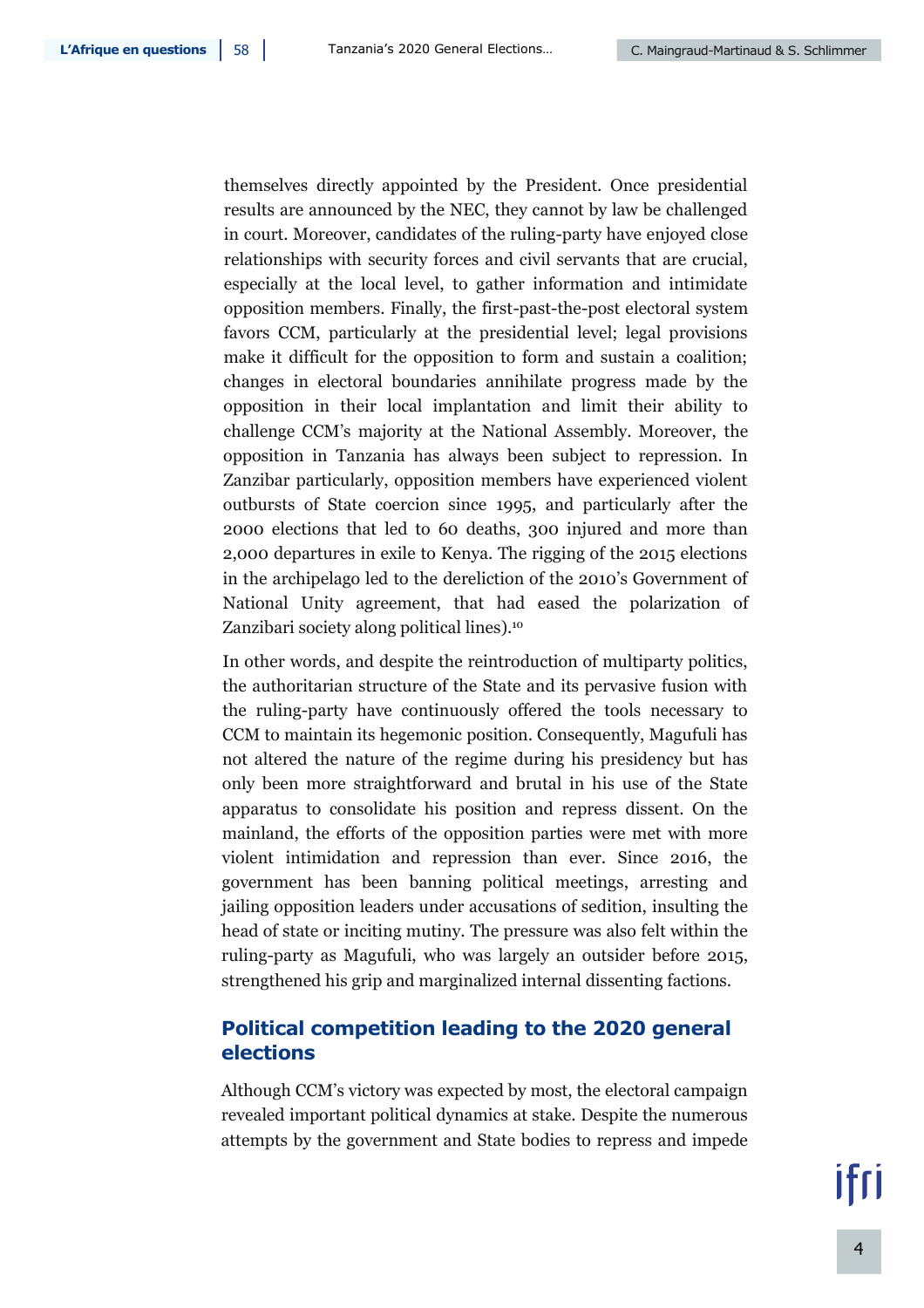political organization, the main opposition parties raised their voices, formulated and articulated manifestos and toured the country, even though party meetings and rallies were cadenced by interruptions and interventions by security forces. As in 2015, the two main political opposition parties to CCM managed to form an electoral coalition and supported only one candidate for the presidential and constituencies' elections, despite new constraining electoral regulations. Tundu Lissu, who barely survived an assassination attempt in July 2017, returned to Tanzania from exile in July 2020 and was endorsed as the presidential candidate for both Chadema and ACT-Wazalendo (ACT). In return, Chadema endorsed ACT's runner for the Zanzibar's presidential elections, sixth-time candidate Seif Sharif Hamad who had previously ran under the banner of the Civic United Front (CUF). Despite their initial divergences on economic policy, both Chadema and ACT insisted on the importance of democratic values and on their will to improve Tanzania's relationships with international investors.

The pre-electoral climate was tense both on the archipelagoes and on the mainland. Opposition candidates were temporarily arrested, while security forces were accused of shooting people on Pemba Island (Zanzibar). Throughout the campaign, social media and especially Twitter were an important communication tool for opposition members and the intellectual diaspora to share views, express criticism and to hold online meetings. Yet, only a few days before the election day, the main telecommunication operators Airtime and Vodacom Tanzania reportedly shut down their services temporarily and text messages containing the names of opposition leaders were blocked.

### **Conclusion**

The announcement of the election results by the NEC came as a shock, as opposition representatives lost their constituency one after the other. In a press conference held on Saturday, October 31, ACT and Chadema refused to recognize the results and called for peaceful protests starting on Monday, November 2.

Although the free and fair character of elections in Tanzania has always been questioned, the intensity and unscrupulousness of electoral manipulation observed before and during the 2020 elections is unprecedented and seems to inaugurate yet another phase and